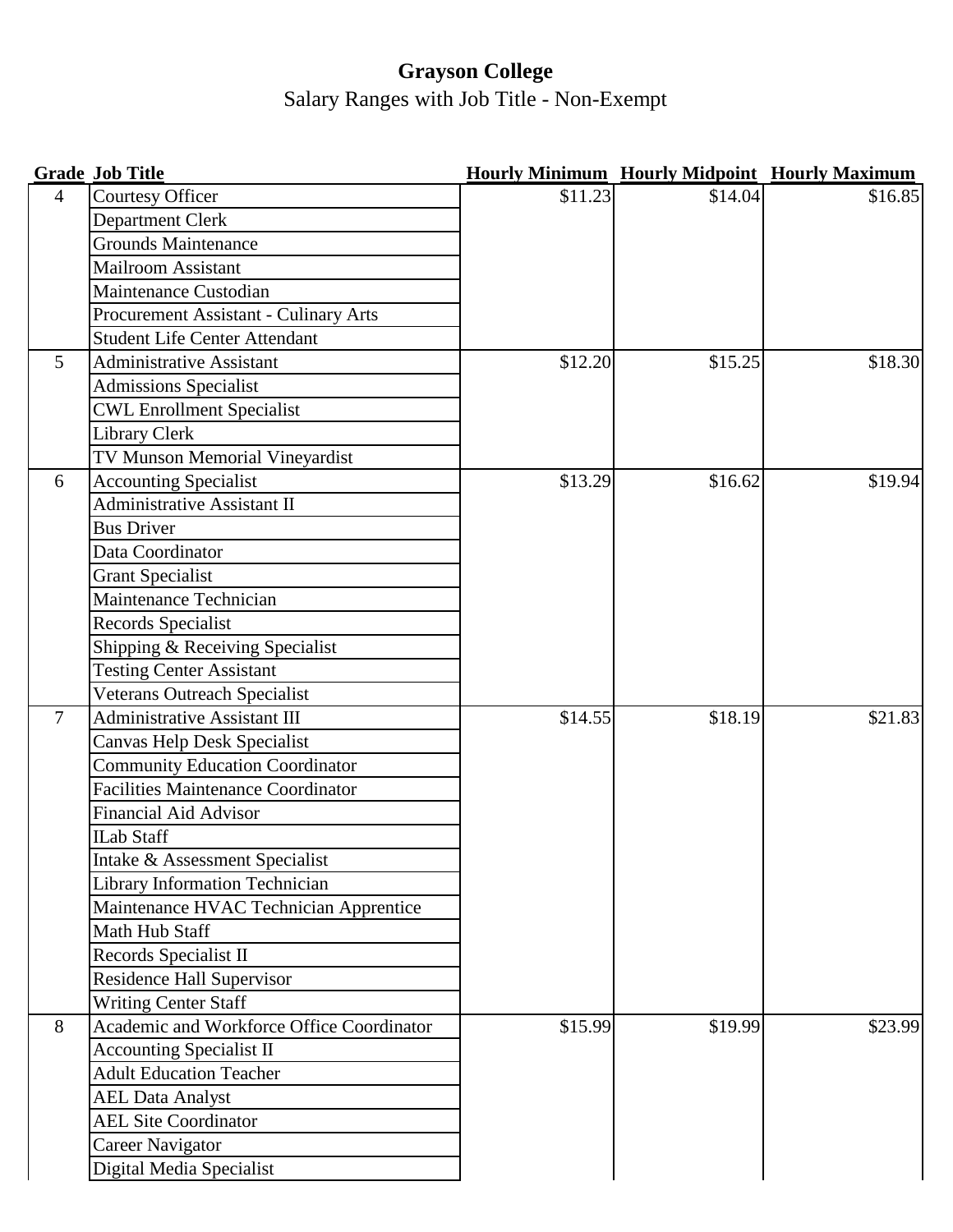|    | Financial Aid Advisor II                                                                          |         |         |         |
|----|---------------------------------------------------------------------------------------------------|---------|---------|---------|
|    | <b>Health Science Admissions Specialist</b>                                                       |         |         |         |
|    | <b>Human Resources Coordinator</b>                                                                |         |         |         |
|    | <b>Instructional Office Coordinator</b><br><b>Instructional Services - Grant Data Coordinator</b> |         |         |         |
|    |                                                                                                   |         |         |         |
|    | <b>Intensive English Program Instructor</b>                                                       |         |         |         |
|    | Library Clerk 2                                                                                   |         |         |         |
|    | <b>Payroll Specialist</b>                                                                         |         |         |         |
|    | Recruiter                                                                                         |         |         |         |
|    | South Campus Office Coordinator                                                                   |         |         |         |
|    | Veteran Services Project Coordinator                                                              |         |         |         |
| 9  | <b>Academic Advisor</b>                                                                           | \$17.65 | \$22.07 | \$26.48 |
|    | Advisor - SSS                                                                                     |         |         |         |
|    | <b>AEL Instructional Coach</b>                                                                    |         |         |         |
|    | <b>Contract Training Coordinator</b>                                                              |         |         |         |
|    | <b>CWL Health Science Instructor</b>                                                              |         |         |         |
|    | Financial Aid Advisor III                                                                         |         |         |         |
|    | <b>Grounds Maintenance Crew Leader</b>                                                            |         |         |         |
|    | <b>Health Science Simulation Tech</b>                                                             |         |         |         |
|    | Human Resources Coordinator II                                                                    |         |         |         |
|    | <b>International Student Advisor</b>                                                              |         |         |         |
|    | Media Technology Specialist                                                                       |         |         |         |
|    | <b>Science Lab Coordinator NE</b>                                                                 |         |         |         |
|    | Title IV and Grants Accountant                                                                    |         |         |         |
|    | <b>Transcript Analyst</b>                                                                         |         |         |         |
|    | Tutoring & Disability Services Coordinator                                                        |         |         |         |
|    | Veterans Benefit Advisor                                                                          |         |         |         |
|    | <b>Veterans Benefits Advisor</b>                                                                  |         |         |         |
| 10 | <b>Acad Success Center Coor South</b>                                                             | \$19.57 | \$24.46 | \$29.35 |
|    | <b>Financial Aid Specialist</b>                                                                   |         |         |         |
|    | <b>IT</b> Specialist                                                                              |         |         |         |
|    | <b>LAN Support Technician</b>                                                                     |         |         |         |
|    | Maintenance Custodial Supervisor                                                                  |         |         |         |
|    | Maintenance Electrician                                                                           |         |         |         |
|    | Maintenance HVAC Technician                                                                       |         |         |         |
|    | Maintenance Plumber                                                                               |         |         |         |
|    | Police Officer                                                                                    |         |         |         |
|    | <b>Small Business Development Center Advisor</b>                                                  |         |         |         |
|    | Veteran Services Coordinator                                                                      |         |         |         |
| 11 | <b>Instructional Tech Support</b>                                                                 | \$21.78 | \$27.23 | \$32.67 |
|    | Investigator                                                                                      |         |         |         |
| 12 | Sergeant                                                                                          | \$24.59 | \$30.74 | \$36.89 |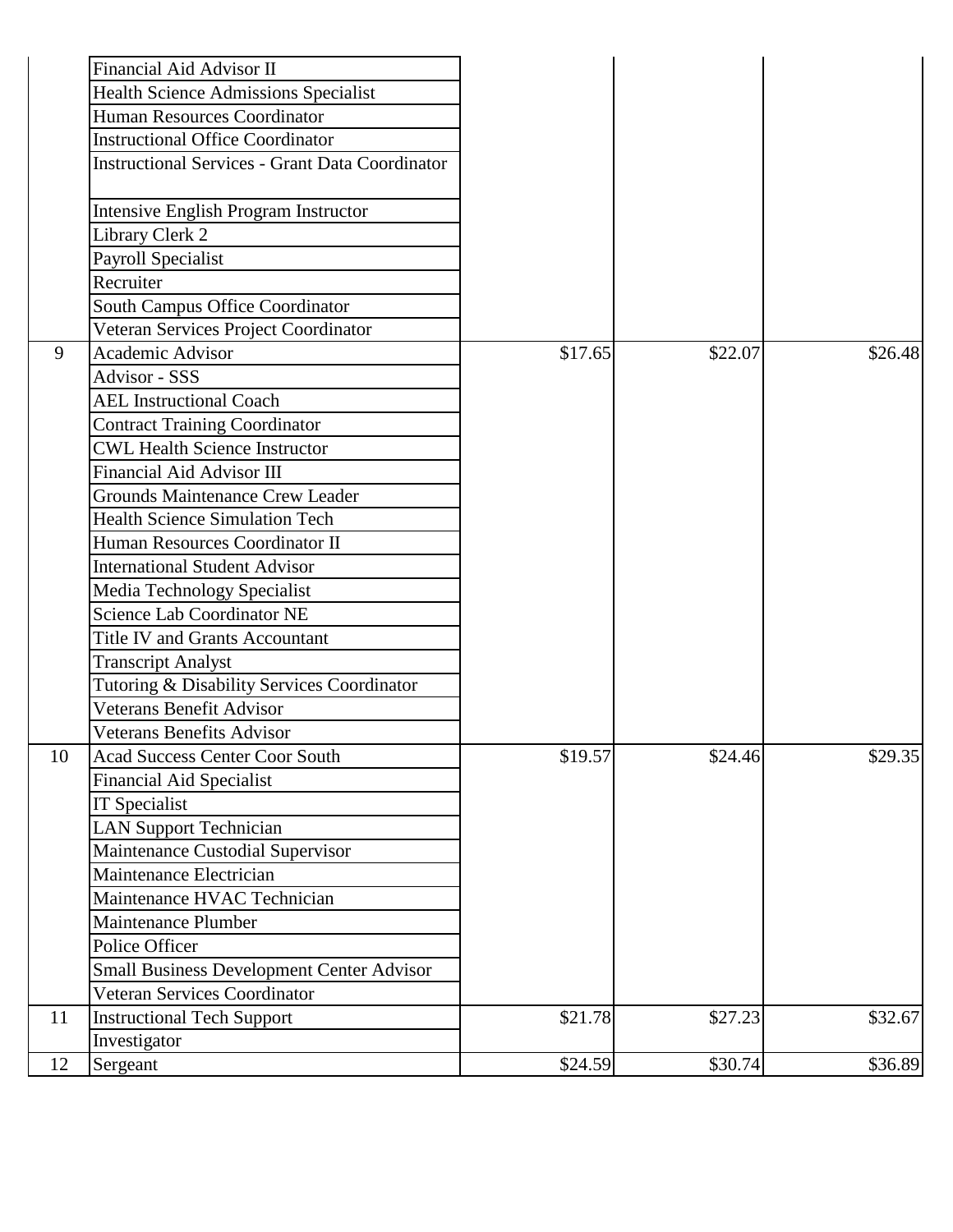|    | <b>Grade Job Title</b>                         | <b>Salary Minimum</b> | <b>Salary Midpoint</b> | <b>Salary Maximum</b> |
|----|------------------------------------------------|-----------------------|------------------------|-----------------------|
| 8  | Administrative Computing Technician            | \$35,568.00           | \$41,585.18            | \$49,902.22           |
| 9  | <b>AEL Program Coordinator</b>                 | \$36,720.32           | \$45,900.40            | \$55,080.48           |
|    | Housing Coordinator                            |                       |                        |                       |
|    | Science Lab Facilitator                        |                       |                        |                       |
|    | <b>Theatre Facilities Manager</b>              |                       |                        |                       |
| 10 | <b>Admissions Coordinator</b>                  | \$40,702.48           | \$50,878.10            | \$61,053.72           |
|    | Data and Reporting Analyst                     |                       |                        |                       |
|    | Development Specialist                         |                       |                        |                       |
|    | <b>Institutional Effectiveness Coordinator</b> |                       |                        |                       |
|    | Marketing & Public Relations Coordinator       |                       |                        |                       |
|    | Office of the President Coordinator            |                       |                        |                       |
|    | Social Media and Sports Information Specialist |                       |                        |                       |
|    | Social Worker                                  |                       |                        |                       |
|    | <b>SQL Reporting Specialist</b>                |                       |                        |                       |
|    | <b>Success Coach</b>                           |                       |                        |                       |
|    | Veterans Success Ctr Proj Cord                 |                       |                        |                       |
|    | Web Design Coordinator                         |                       |                        |                       |
| 11 | Assistant Director of Adult Education &        | \$45,306.35           | \$56,632.94            | \$67,959.53           |
|    | Literacy                                       |                       |                        |                       |
|    | <b>Assistant Director of Success Coaches</b>   |                       |                        |                       |
|    | <b>Assistant Director/Registrar</b>            |                       |                        |                       |
|    | Asst Director of Financial Aid and Veteran     |                       |                        |                       |
|    | Services                                       |                       |                        |                       |
|    | <b>Career and Pathway Coach</b>                |                       |                        |                       |
|    | Director of Career Advising & Outreach         |                       |                        |                       |
|    | Director of Teaching and Learning              |                       |                        |                       |
|    | <b>Instructional Designer</b>                  |                       |                        |                       |
|    | Librarian                                      |                       |                        |                       |
|    | Multimedia Specialist                          |                       |                        |                       |
|    | <b>Network Security Analyst</b>                |                       |                        |                       |
|    | Special Services Coordinator/LPC-Associate     |                       |                        |                       |
|    | Statistician                                   |                       |                        |                       |
|    | Web Administrator                              |                       |                        |                       |
| 12 | <b>Assistant Director of Library</b>           | \$51,150.74           | \$63,938.42            | \$76,726.10           |
|    | Director Academic Dual Credit                  |                       |                        |                       |
|    | Director of CTE Dual Credit                    |                       |                        |                       |
|    | Director of Student Life and Development       |                       |                        |                       |
|    | Math Hub Coordinator                           |                       |                        |                       |
|    | <b>SBDC</b> Advisor                            |                       |                        |                       |
| 13 | <b>Assistant Director Fiscal Services</b>      | \$58,570.51           | \$73,213.14            | \$87,855.77           |
|    | Director of Adult Education & Literacy         |                       |                        |                       |
|    | Director of Continuing Education               |                       |                        |                       |
|    | Director of Counseling and Social Services     |                       |                        |                       |